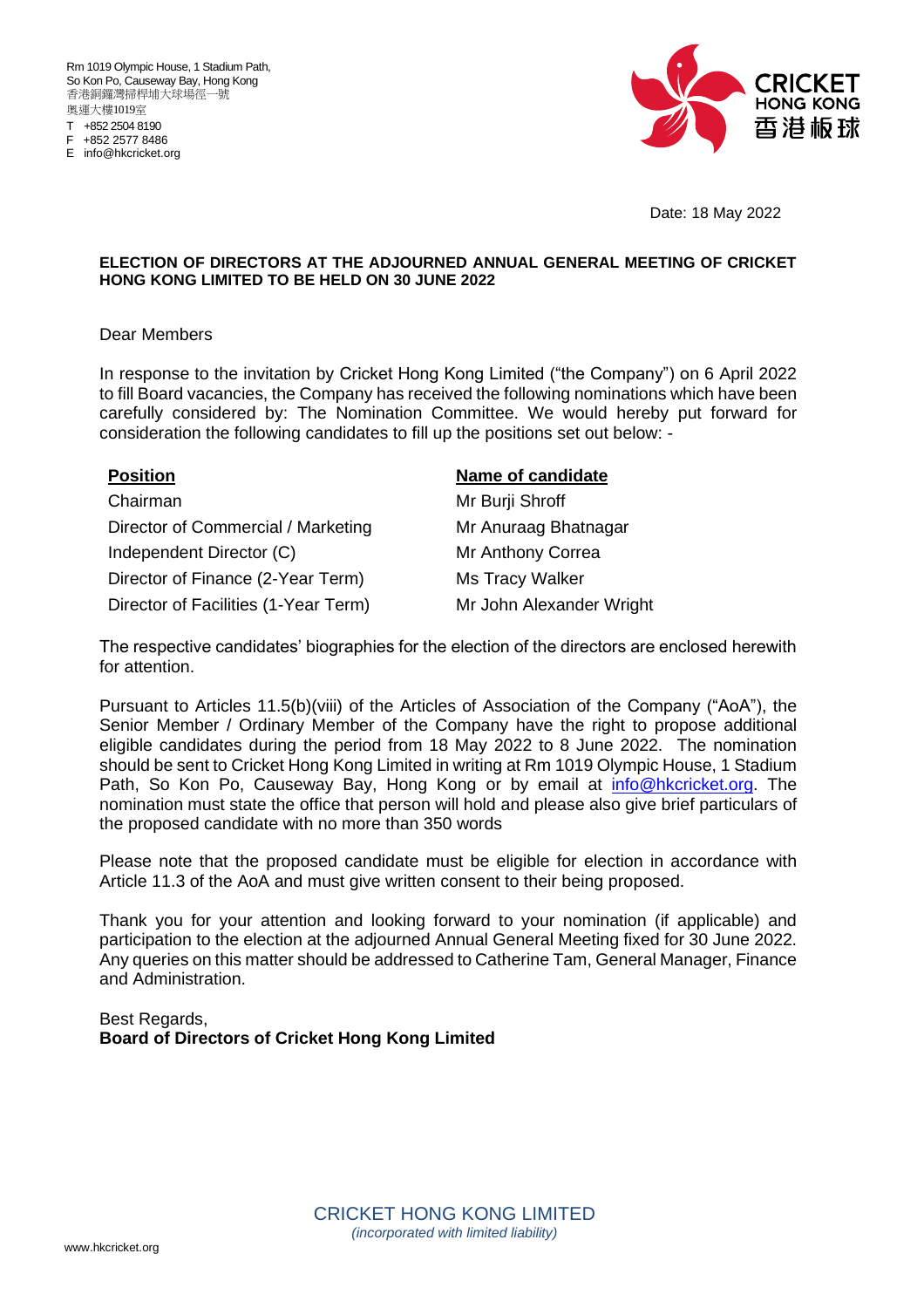Rm 1019 Olympic House, 1 Stadium Path, So Kon Po, Causeway Bay, Hong Kong 香港銅鑼灣掃桿埔大球場徑一號 奧運大樓1019室 T +852 2504 8190

F +852 2577 8486 E info@hkcricket.org



#### **CANDIDATES FOR ELECTION AT THE ADJOURNED ANNUAL GENERAL MEETING OF CRICKET HONG KONG LIMITED TO BE HELD ON 30 JUNE 2022**

#### **POSITION: CHAIRMAN**



**Burji Shroff**

Mr Burji Shroff is currently the Director of Shroff & Company, which has been established in Hong Kong for 73 years. He is familiar with the cricket scenes in Hong Kong and overseas, as he grew up playing the game from a young age and eventually held the positions of Captain of Cricket and also the President, at the Kowloon Cricket Club. During his tenure, he worked very closely with the HK Cricket Association and many other premier sporting and recreational Clubs. Mr Shroff was Captain of Cricket at the time when the inaugural ladies cricket match was played between KCC and HKCC, which set a new precedent for ladies' cricket in Hong Kong, allowing it to continue on towards the successful endeavour that it has grown into today. Mr Shroff currently Chair the sub-committee at KCC regarding private recreational lease (PRL) issues. He was directly involved in the facilitation and organisation of many past Cricket Sixes events and also assisted the Association during interviews etc.

Mr Shroff currently sits on the Boards of Ruttonjee and Tang Shiu Kin hospitals, HK Tuberculosis Association and Freni Home for the Elderly. He also Chairs the Finance Committee for the HK Tuberculosis Association. In addition, Mr Shroff holds the position of Director of Sensational Foundation, an NGO which assists people with disabilities in finding appropriate job placements for their career advancement.

Mr Shroff have enjoyed playing cricket for many years and it is his passion. He believes that with his experience and involvement with cricket in Hong Kong that he can ensure a confluent transition, and achieve objectives that will benefit this wonderful sport as a whole.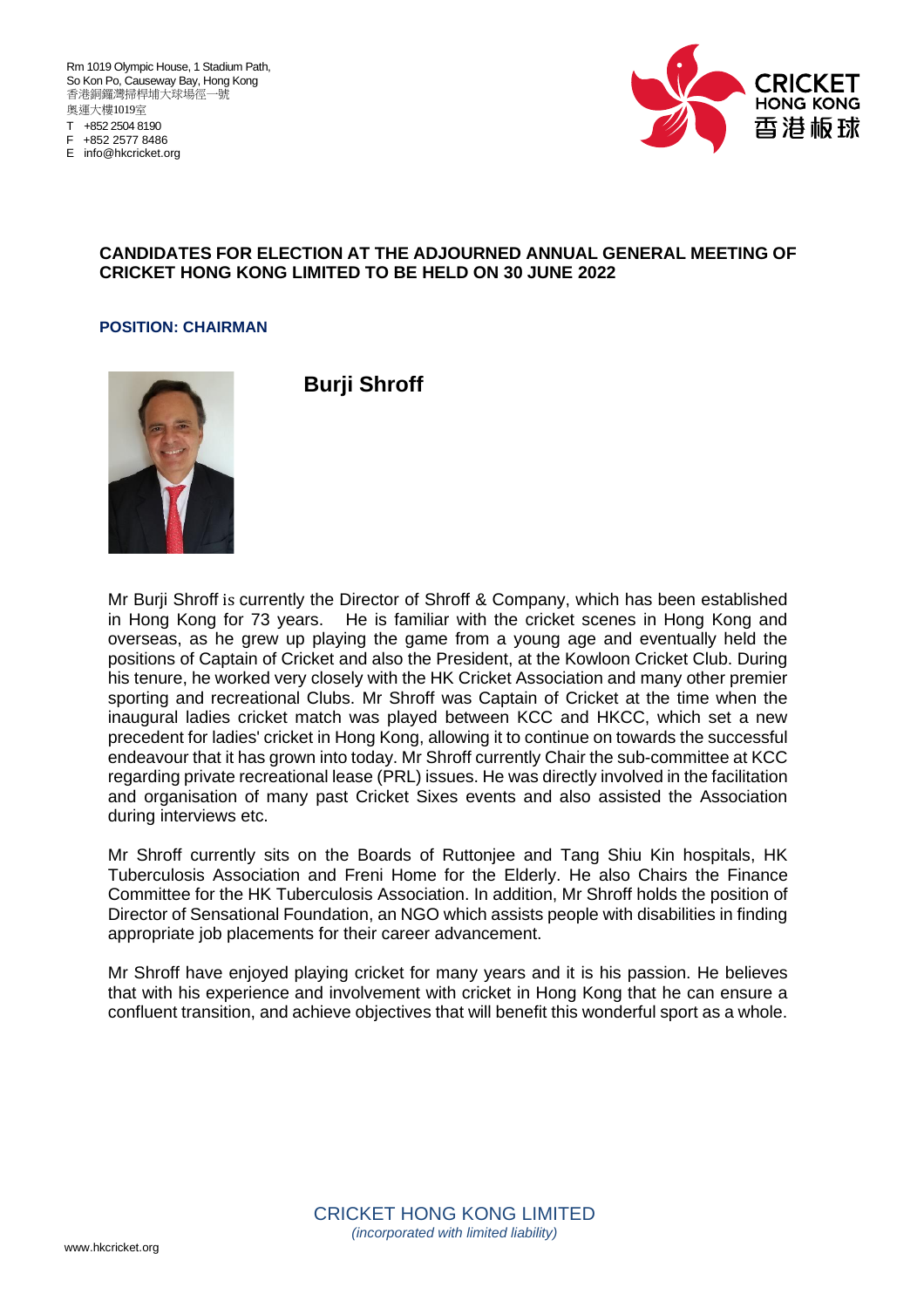Rm 1019 Olympic House, 1 Stadium Path, So Kon Po, Causeway Bay, Hong Kong 香港銅鑼灣掃桿埔大球場徑一號 奧運大樓1019室 T +852 2504 8190 F +852 2577 8486 E info@hkcricket.org



#### **CANDIDATES FOR ELECTION AT THE ADJOURNED ANNUAL GENERAL MEETING OF CRICKET HONG KONG LIMITED TO BE HELD ON 30 JUNE 2022**

#### **POSITION: DIRECTOR, COMMERCIAL & MARKETING**

# **Anuraag Bhatnagar**

Mr Anuraag Bhatnagar held senior positions at large organizations over 29 years. He decided to step off in 2018. He is now involved in curating start-ups and advisory roles independently. He also serves on the Board of Directors of the Forum of Indian Professionals Hong Kong.

Mr Bhatnagar was playing club cricket in Hong Kong between 1995 and 2004 for the KCC and captained the KCC Templars for a couple of years. His competitive cricket career was brought to an abrupt halt due to an on-field injury. He has always been passionate about the sport and follow the game religiously.

As the game has given him a tremendous amount of happiness, Mr Bhatnagar thinks it is fair that he gives something back to the game, in any way that he can. Given his corporate background and experience, he thinks that he will be able to best contribute to Cricket Hong King Limited in the capacity of the Director, Commercial & Marketing.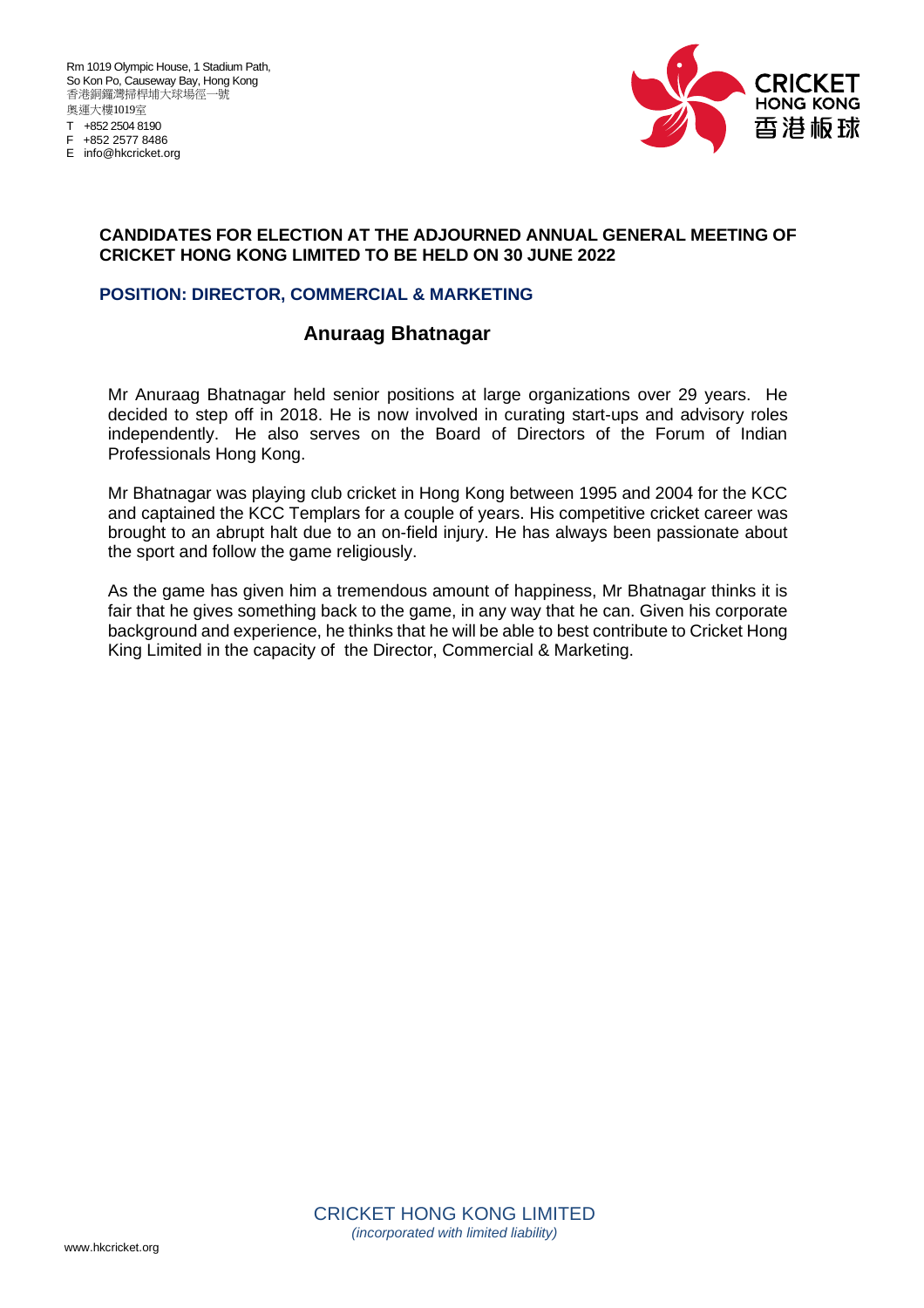Rm 1019 Olympic House, 1 Stadium Path, So Kon Po, Causeway Bay, Hong Kong 香港銅鑼灣掃桿埔大球場徑一號 奧運大樓1019室 T +852 2504 8190 F +852 2577 8486

E info@hkcricket.org



#### **CANDIDATES FOR ELECTION AT THE ADJOURNED ANNUAL GENERAL MEETING OF CRICKET HONG KONG LIMITED TO BE HELD ON 30 JUNE 2022**

### **POSITION: INDEPENDENT DIRECTOR**

# **Anthony Correa**

Candidates' biographies will provide soon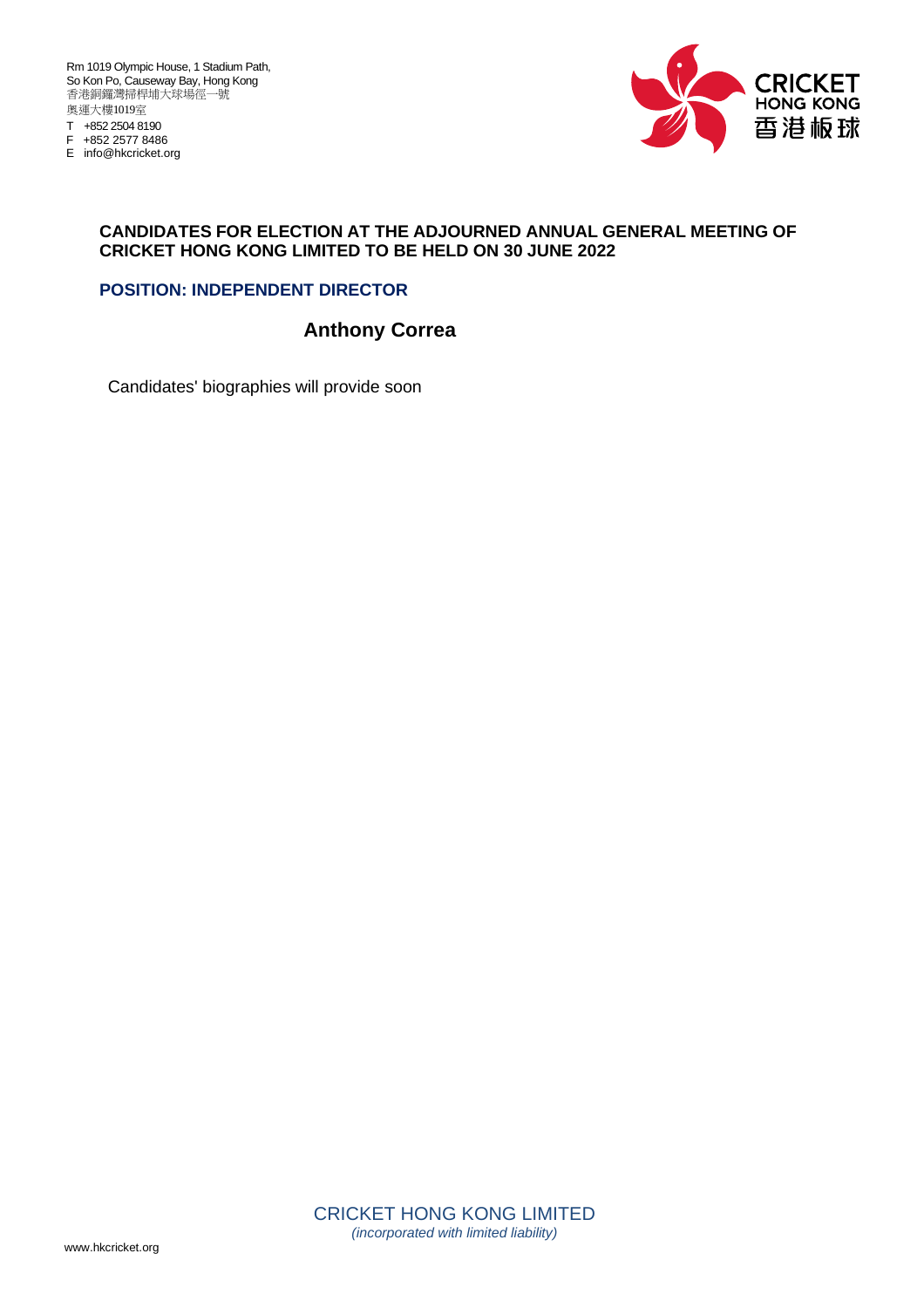E info@hkcricket.org



#### **CANDIDATES FOR ELECTION AT THE ADJOURNED ANNUAL GENERAL MEETING OF CRICKET HONG KONG LIMITED TO BE HELD ON 30 JUNE 2022**

### **POSITION: DIRECTOR OF FINANCE (2-YEAR TERM)**

# **Tracy Walker**

Ms Walker works as a Chartered Accountant with PricewaterhouseCoopers for over 20 years and her valuable background is favour in Cricket Hong Kong Limited in making sound financial decisions into the future.

Ms Walker endeavours to work closely with the finance team, assisting them as necessary with processes, controls and reviews by third parties. Providing regular updates to the board on key financial positions.